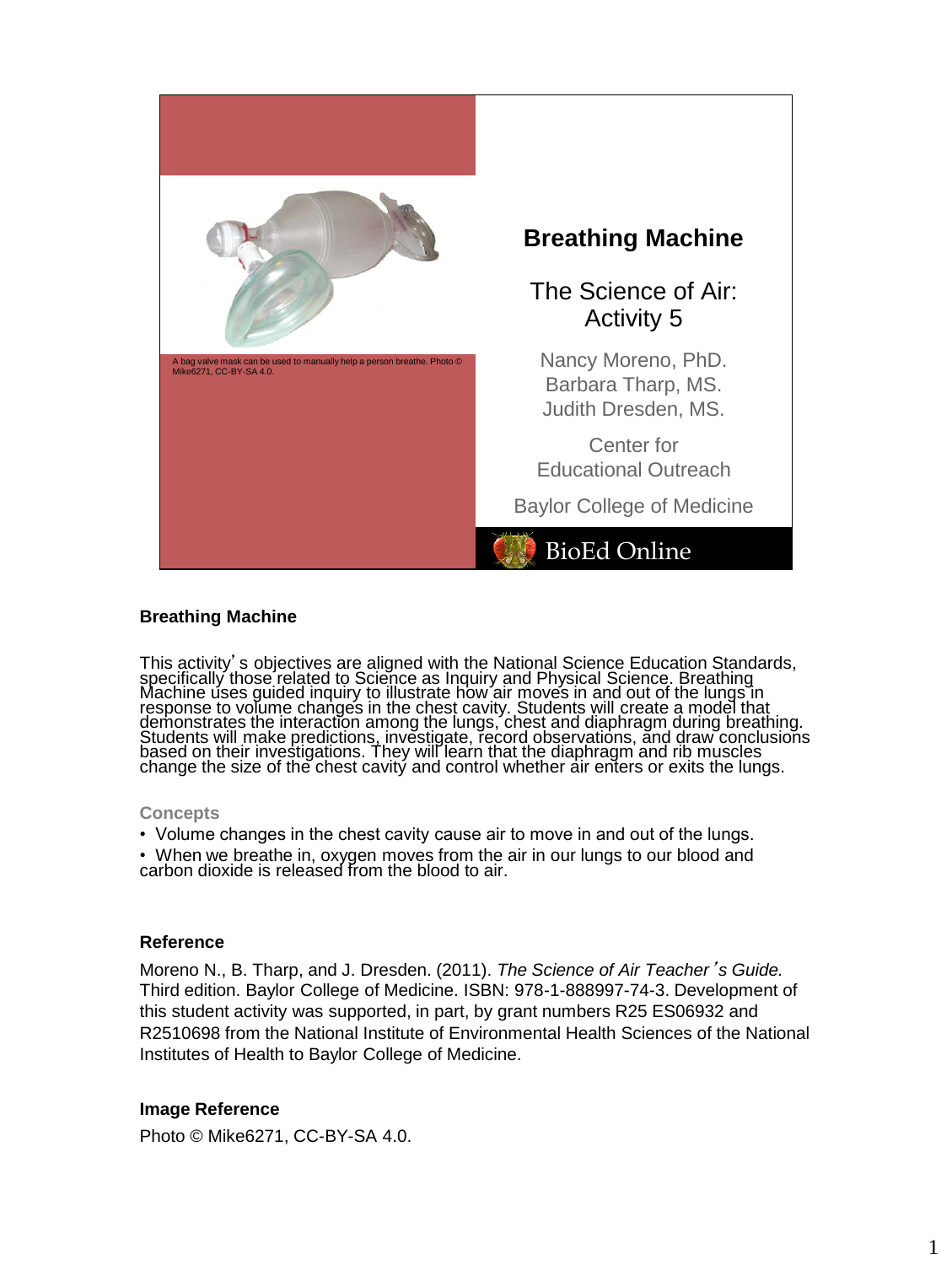http://commons.wikimedia.org/wiki/File:Ambu\_Bag\_valve\_mask.jpg

# **Key Words**

lesson, teaching slides, lesson demonstration, physical science, air, breathing, breath, lung, lungs, diaphragm,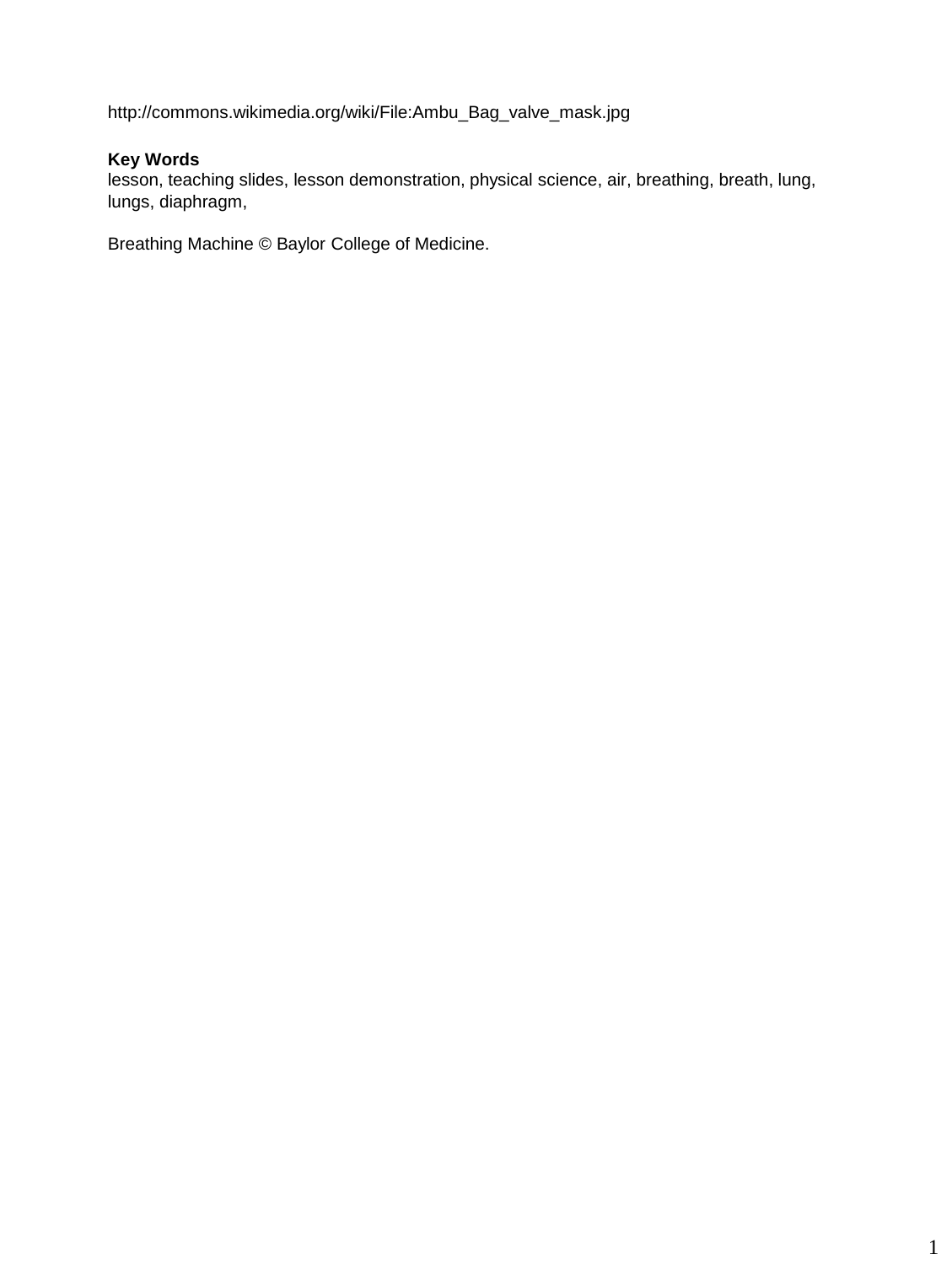

#### **Materials**

## **Material per Student Group**

- 2 balloons (9-in., round)
- Pair of scissors

• Prepared small or medium-sized clear plastic bottle (soft drink, water, or detergent bottle; not liter-sized bottles)

#### **Setup**

1.This investigation works best with groups of two to four students. Each group may build a single Breathing Machine, or every student may build his/her own. At least one day before beginning this activity, ask each student or group of students to bring a small or medium-sized clear plastic bottle from home (half-liter water or soft drink bottle, or liquid dishwashing detergent bottle). **Note:** Liter-sized soft drink bottles are too large for this activity.

2.Cut off and discard the bottom third of each bottle, leaving about six inches (15 cm) remaining. If the cut edges are sharp or jagged, cover them with clear plastic packaging tape.

## **Reference**

Moreno N., B. Tharp, and J. Dresden. (2011). *The Science of Air Teacher*'*s Guide.* Third edition. Baylor College of Medicine. ISBN: 978-1-888997-74-3. Development of this student activity was supported, in part, by grant numbers R25 ES06932 and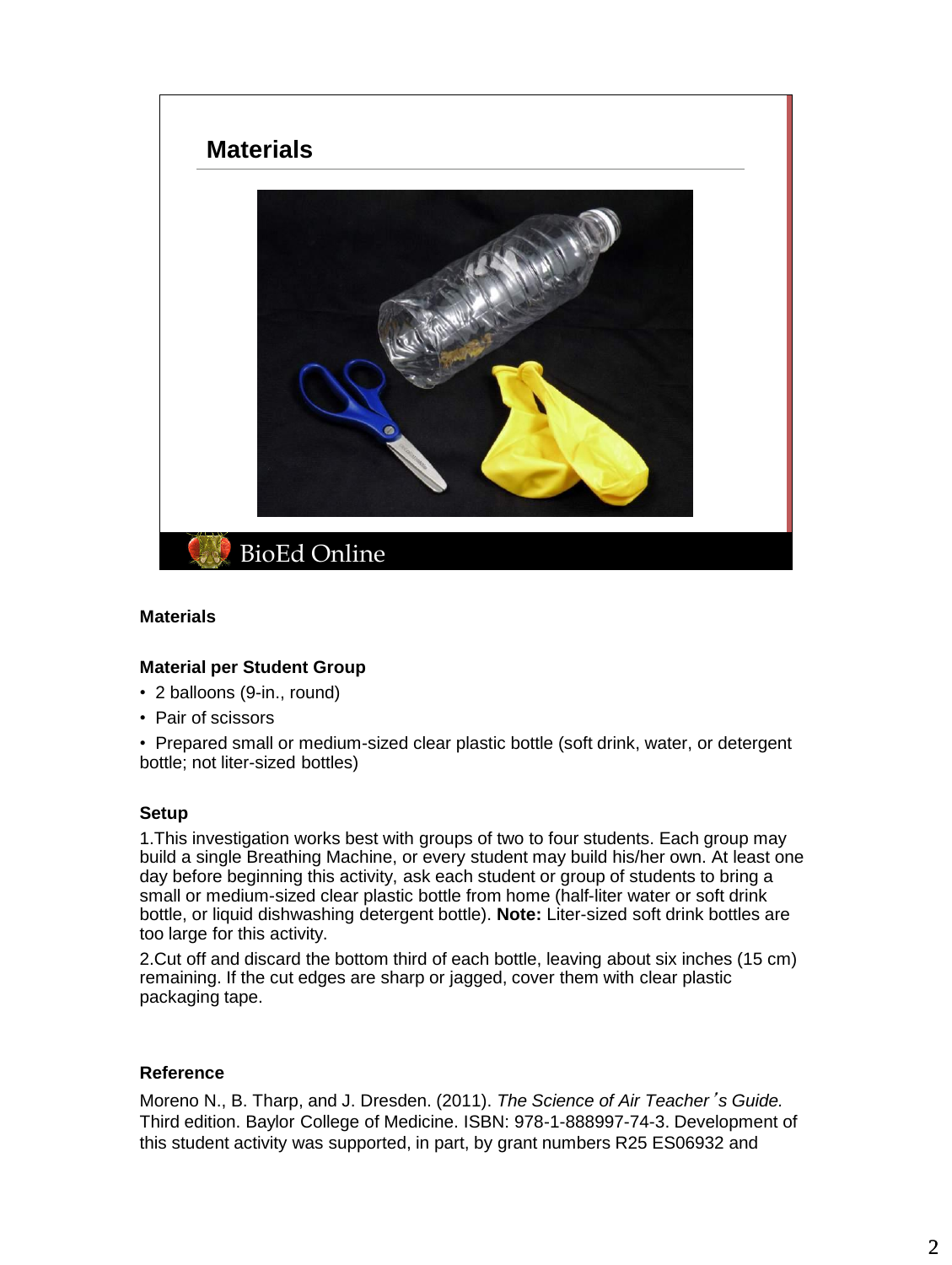R2510698 from the National Institute of Environmental Health Sciences of the National Institutes of Health to Baylor College of Medicine.

# **Image Reference**

Photo by Christopher Burnett © Baylor College of Medicine.

## **Key Words**

lesson, teaching slides, lesson demonstration, physical science, air, breathing, breath, lung, lungs, diaphragm,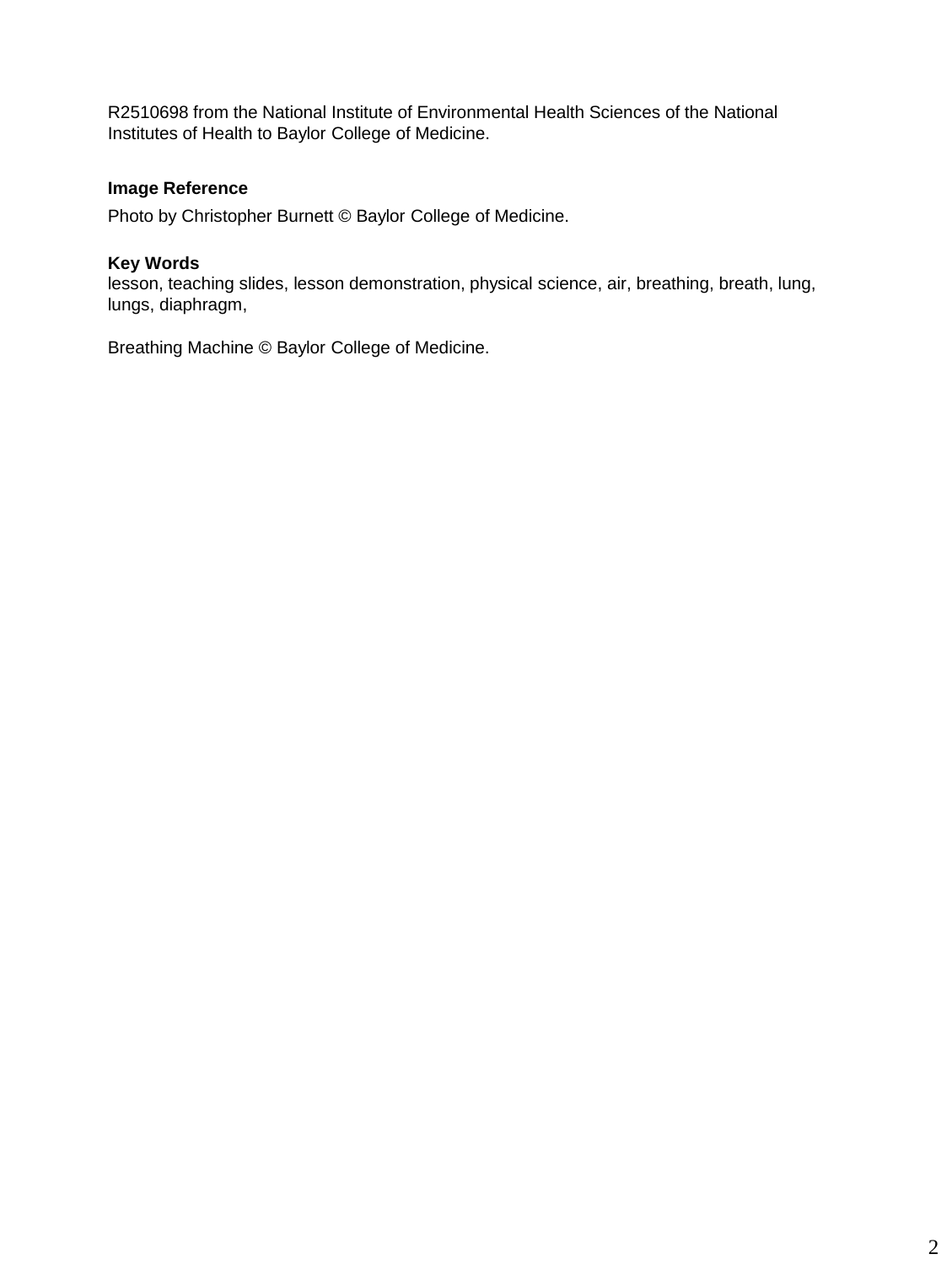

## **Science Safety Considerations**

Safety first! Students always must think about safety when conducting science investigations. This slide may be used to review safety with your class prior to beginning the activity.

Also, keep the following points in mind.

- Always follow your district school safety guidelines.
- Have a clear understanding of the investigation in advance. Practice any investigation with which you are not familiar before conducting it with the class.
- Make sure the appropriate safety equipment, such as safety goggles, is available.
- Continually monitor the area where the investigation is being conducted.

#### **Reference**

1.Dean, R., M. Dean, and L. Motz. (2003). *Safety in the Elementary Science Classroom*. Arlington, VA: National Science Teachers Association.

2.Moreno N., B. Tharp, and J. Dresden. (2011). *The Science of Air Teacher*'*s Guide.* Third edition. Baylor College of Medicine. ISBN: 978-1-888997-74-3. Development of this student activity was supported, in part, by grant numbers R25 ES06932 and R2510698 from the National Institute of Environmental Health Sciences of the National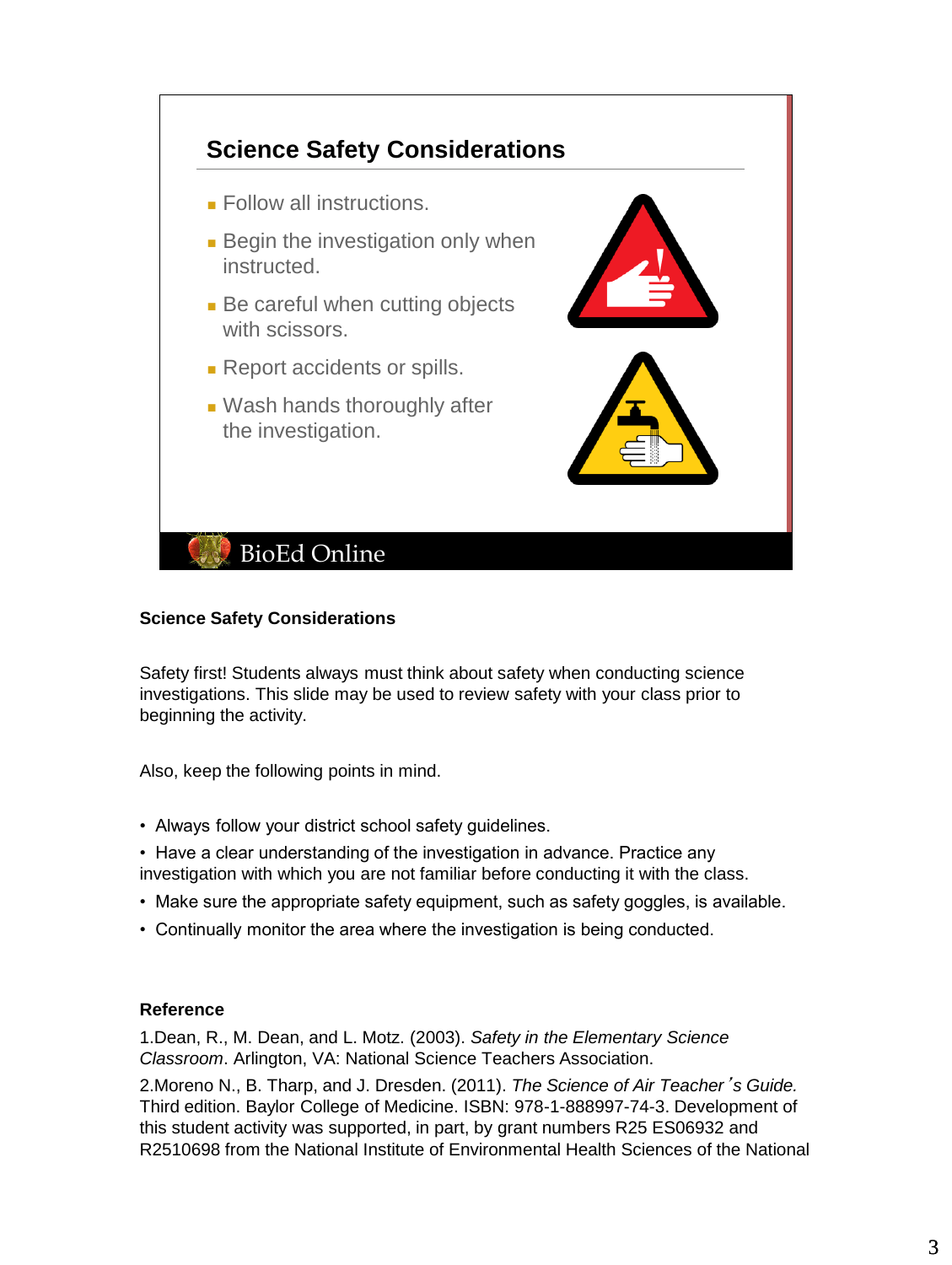Institutes of Health to Baylor College of Medicine.

# **Key Words**

lesson, teaching slides, lesson demonstration, physical science, air, breathing, breath, lung, lungs, diaphragm,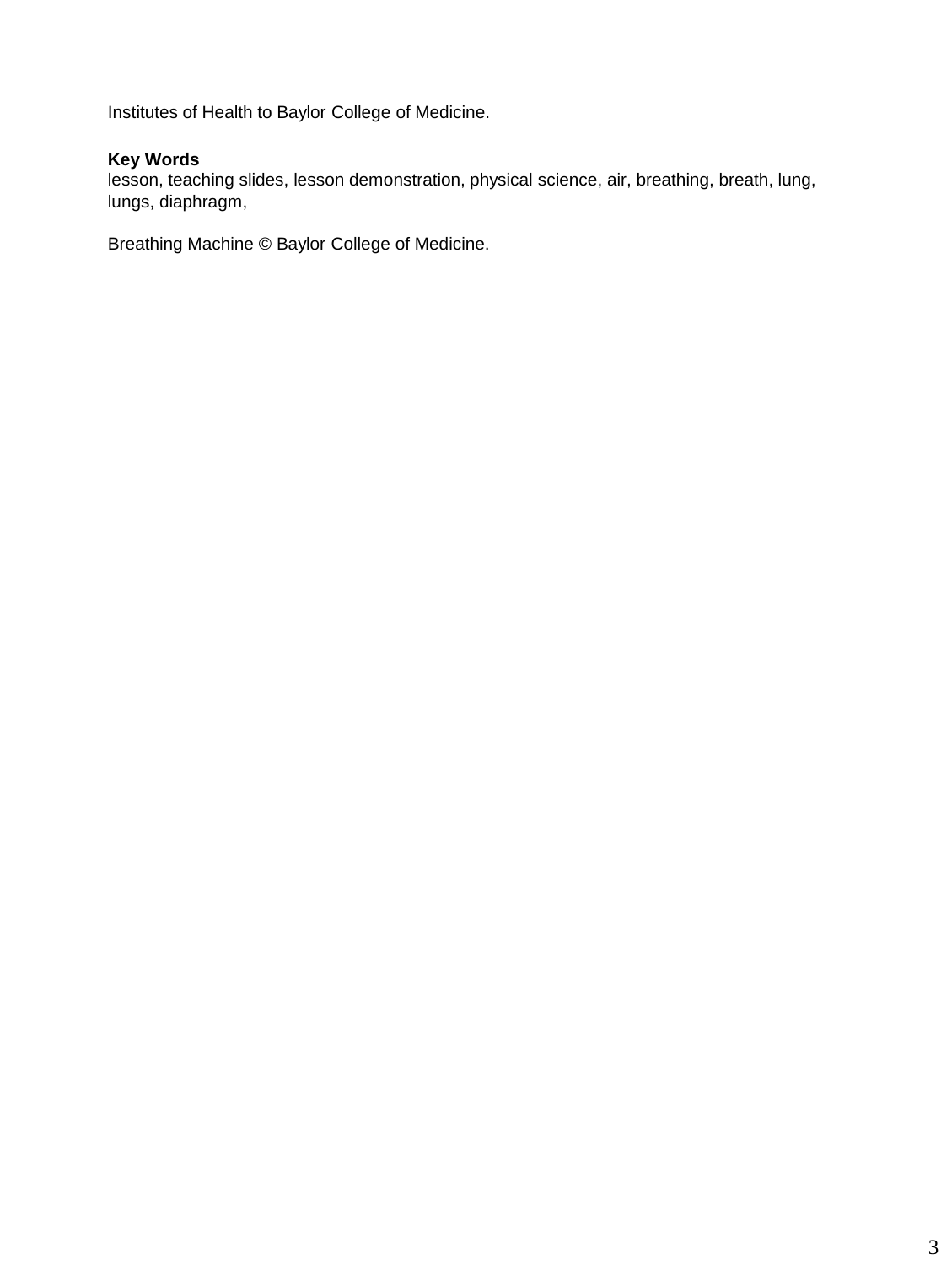# **BioEd Online How Does Air Move Into and Out of our Lungs?** ■ Have you ever wondered how your lungs work? ■ How many times do you breathe in one minute? ■ Do you breathe faster when you run? ■ Do our lungs have their own muscles?

# **How Does Air Move Into and Out of Our Lungs?**

Focus students' attention by asking*, Have you ever wondered how your lungs work?*  Next, ask the students how many times they breathe each minute and whether they breath faster when they run. Mention that humans normally breathe about 8-10 times per minute when at rest. When we exercise, our breathing rate increases to 15–20 breaths per minute. (You may consider having students count how many times they breathe in one minute while sitting still in their chair. They can compare this result to the number of breaths they take in one minute after jumping in place for 30 seconds.)

Stimulate a discussion about the lungs' role in breathing. Ask, *Do our lungs have their own muscles?* Tell students that, surprisingly, our lungs have no muscles. The diaphragm (a thin layer of muscles at the base of the chest cavity) and rib muscles of the chest wall work for the lungs. By changing the size of the chest cavity, these muscles control whether air enters or exits the lungs.

## **Reference**

Moreno N., B. Tharp, and J. Dresden. (2011). *The Science of Air Teacher*'*s Guide.* Third edition. Baylor College of Medicine. ISBN: 978-1-888997-74-3. Development of this student activity was supported, in part, by grant numbers R25 ES06932 and R2510698 from the National Institute of Environmental Health Sciences of the National Institutes of Health to Baylor College of Medicine.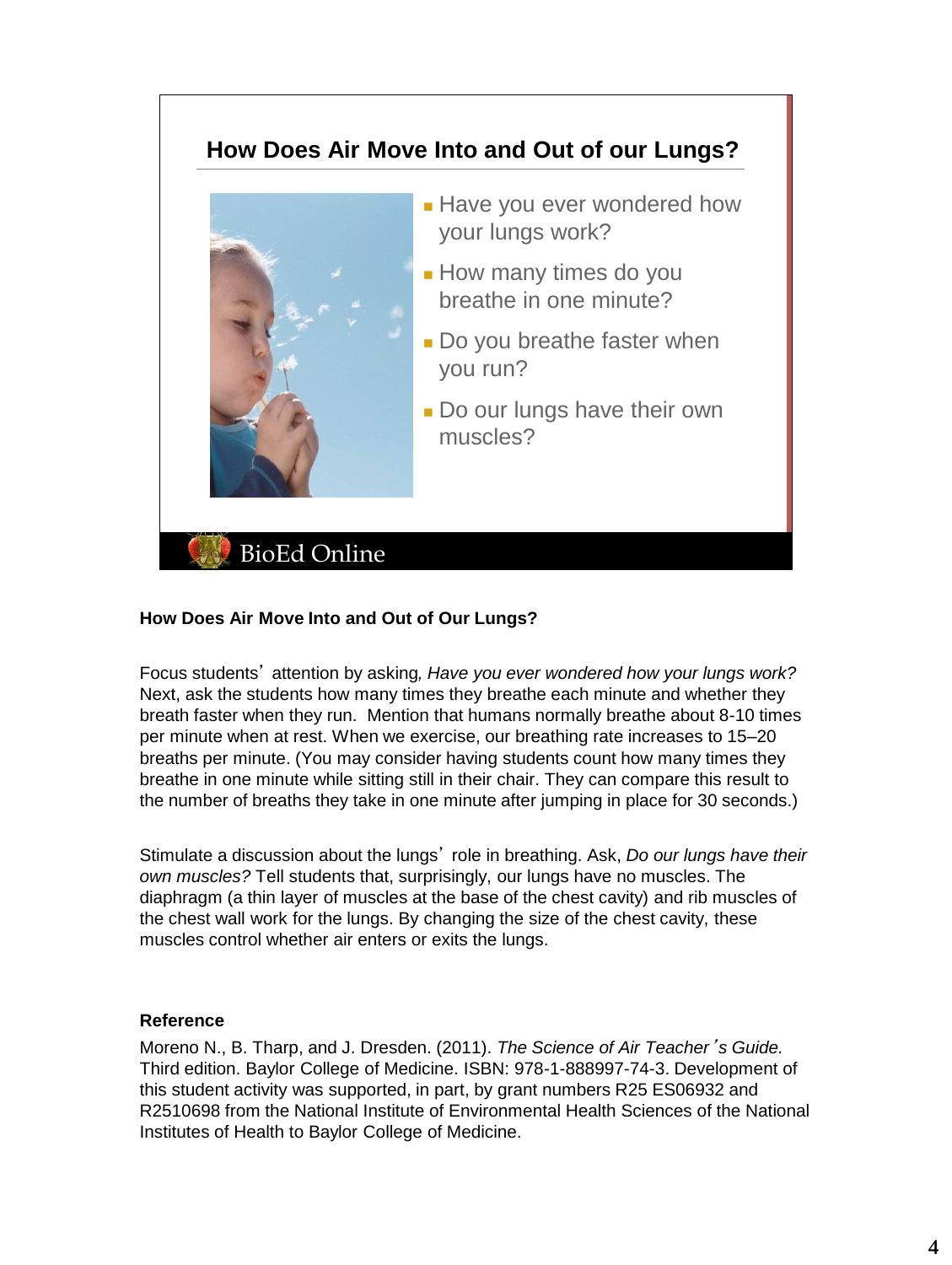# **Image Reference**

Clipart

# **Key Words**

lesson, teaching slides, lesson demonstration, physical science, air, breathing, breath, lung, lungs, diaphragm,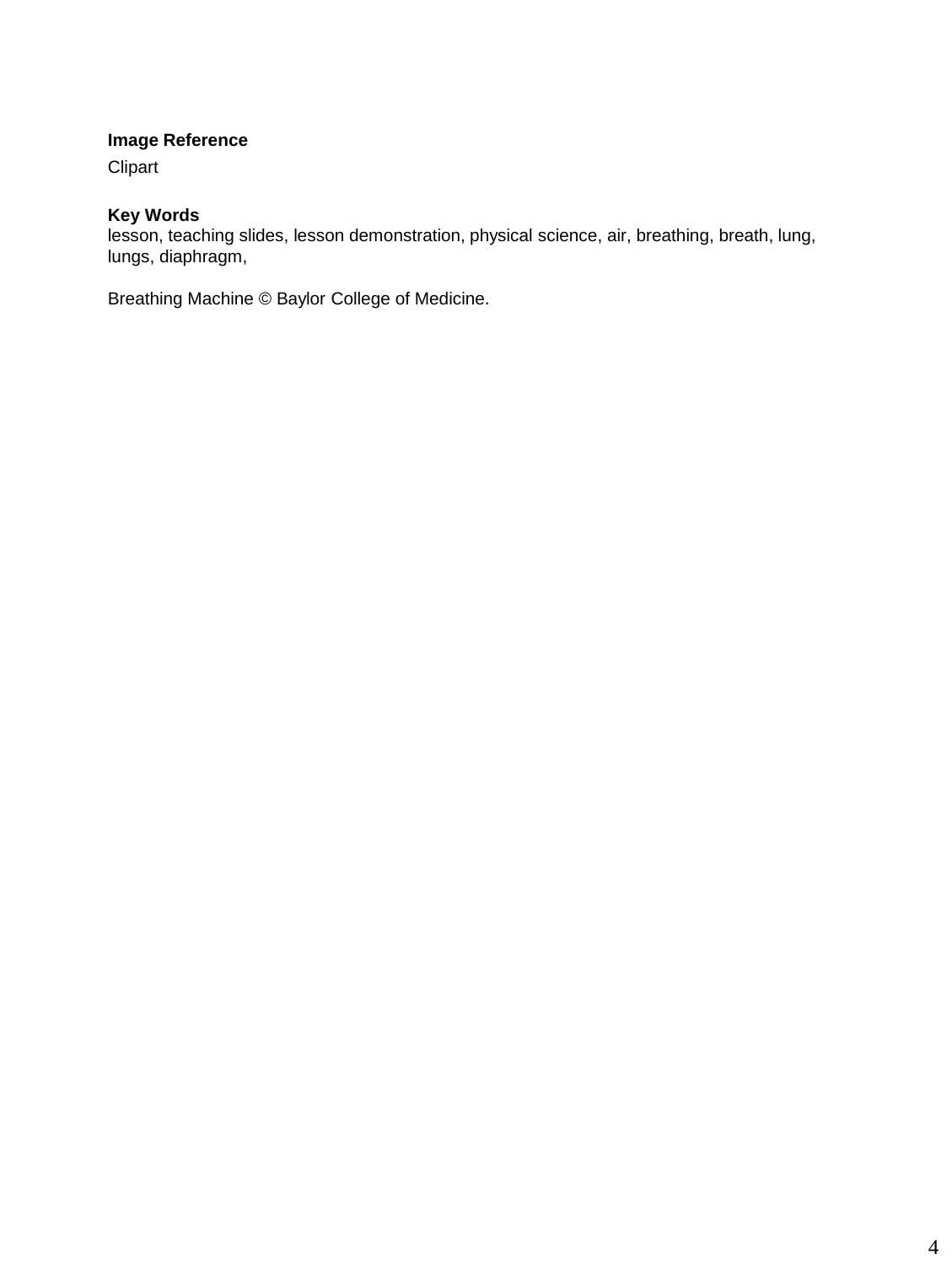

# **Let**'**s Get Started**

In this activity, students will build a breathing machine that models how the lungs, chest, and diaphragm interact during breathing. Students will make predictions, build a model, make observations, and draw conclusions during this investigation to discover how changes in volume affect air flow into or out of the lungs.

Divide the class into groups of 2–4 students. (If desired, each student may perform the investigation individually.) Have the Materials Manager from each group collect the necessary materials.

Tell students they will be making a model of a lung. Direct the students to slide a balloon into the top of the bottle and roll the open end (mouth) of the balloon over the top edge of the bottle. The balloon will represent a lung. Cut off the bottom of the second balloon and tie a knot in the stem (mouth) of the remaining piece (see illustration). While one student holds the bottle, another should slide the cut end of the balloon around the cut end of the bottle.

Ask students to predict what might happen when the bottom balloon is pulled downward. Have students try pulling the balloon gently, while making sure not to pull it off the bottle. Ask, *What happened to the inside balloon?* Explain that what they just observed is similar to what happens when each of us breathes in.

Next, direct the students to squeeze the sides of the bottle gently and push the bottom balloon into the space in the bottle. Ask, *What happened?*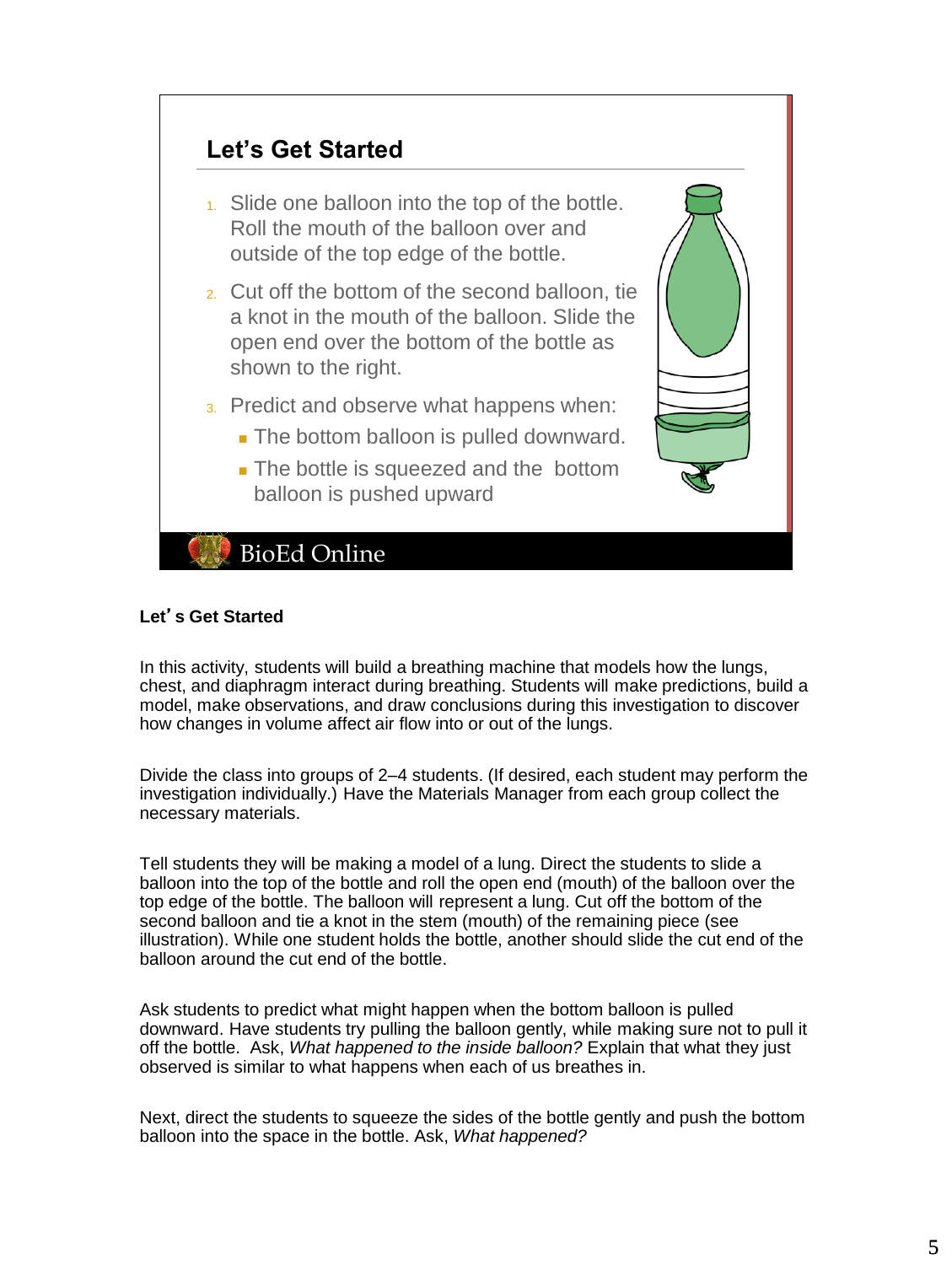Moreno N., B. Tharp, and J. Dresden. (2011). *The Science of Air Teacher*'*s Guide.* Third edition. Baylor College of Medicine. ISBN: 978-1-888997-74-3. Development of this student activity was supported, in part, by grant numbers R25 ES06932 and R2510698 from the National Institute of Environmental Health Sciences of the National Institutes of Health to Baylor College of Medicine.

# **Image Reference**

Illustration by M.S. Young © Baylor College of Medicine.

#### **Key Words**

lesson, teaching slides, lesson demonstration, physical science, air, breathing, breath, lung, lungs, diaphragm,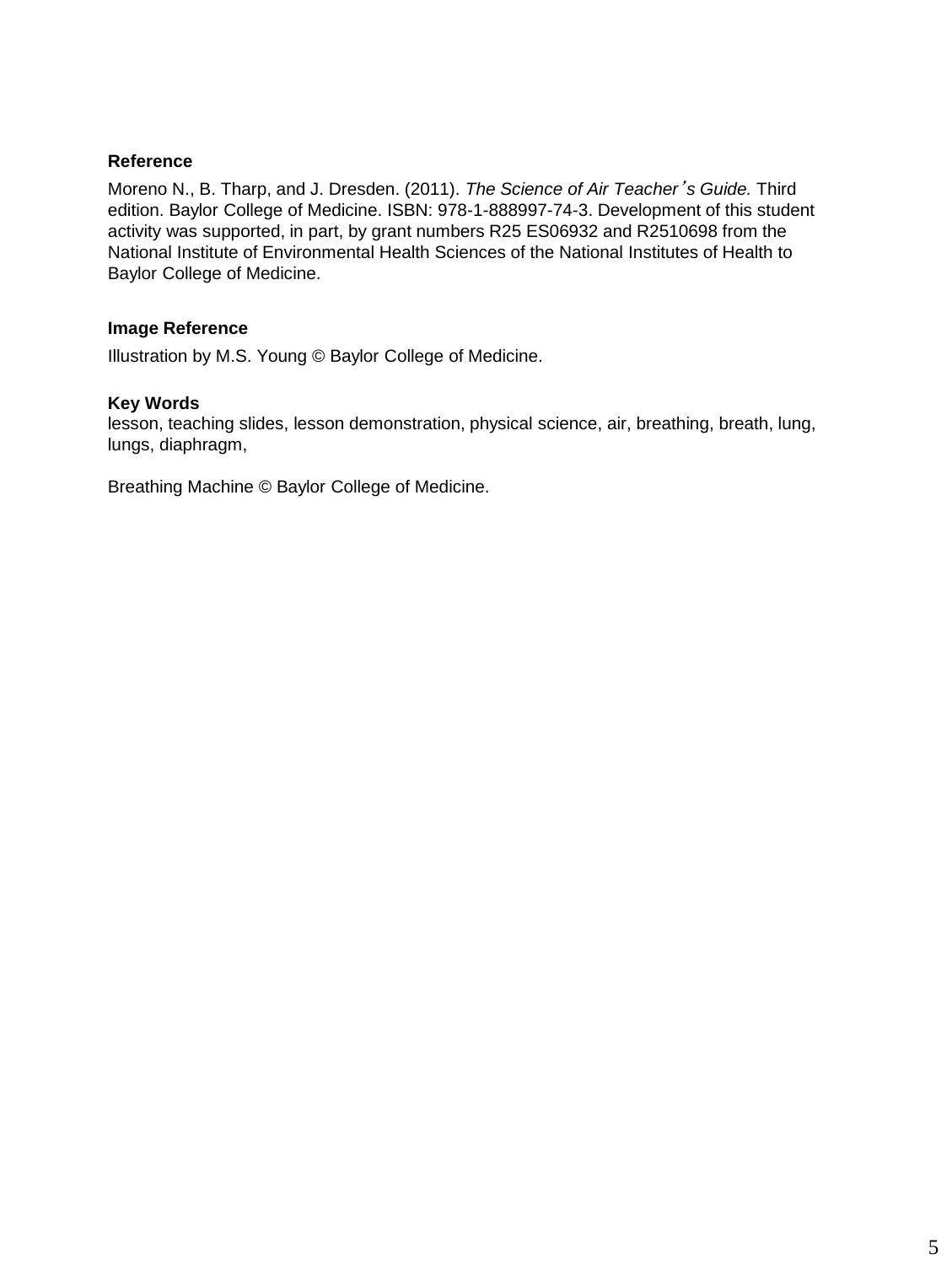

# **Let**'**s Talk About It**

This activity allows students to model how the lungs, chest, and diaphragm interact during breathing. The "Breathing Machine" shows students how changes in volume and pressure within the chest cavity affect air flow into or out of the lungs.

Help students understand that the top balloon inside the bottle represents our lungs, while the bottom balloon represents our diaphragm (a dome-shaped muscle below the lungs). Stimulate a more in-depth discussion by challenging students to think of ways their "Breathing Machines" are similar to and different from the human respiratory system. Some examples are listed below.

•Humans have two lungs.

•Our lungs fill the entire chest cavity, and are surrounded by a thin pleural membrane and thin liquid environment. There is no air space.

•Our lungs are not hollow; they have a spongy appearance inside.

•The chest cavity is divided into two spaces—one for each lung.

Have students stand up and take a deep breath. Ask, *What happens to your chest when you inhale, or breathe air in? What happens when you exhale, or breathe air out?* Students should notice that their chests expand when they inhale and contract when they exhale.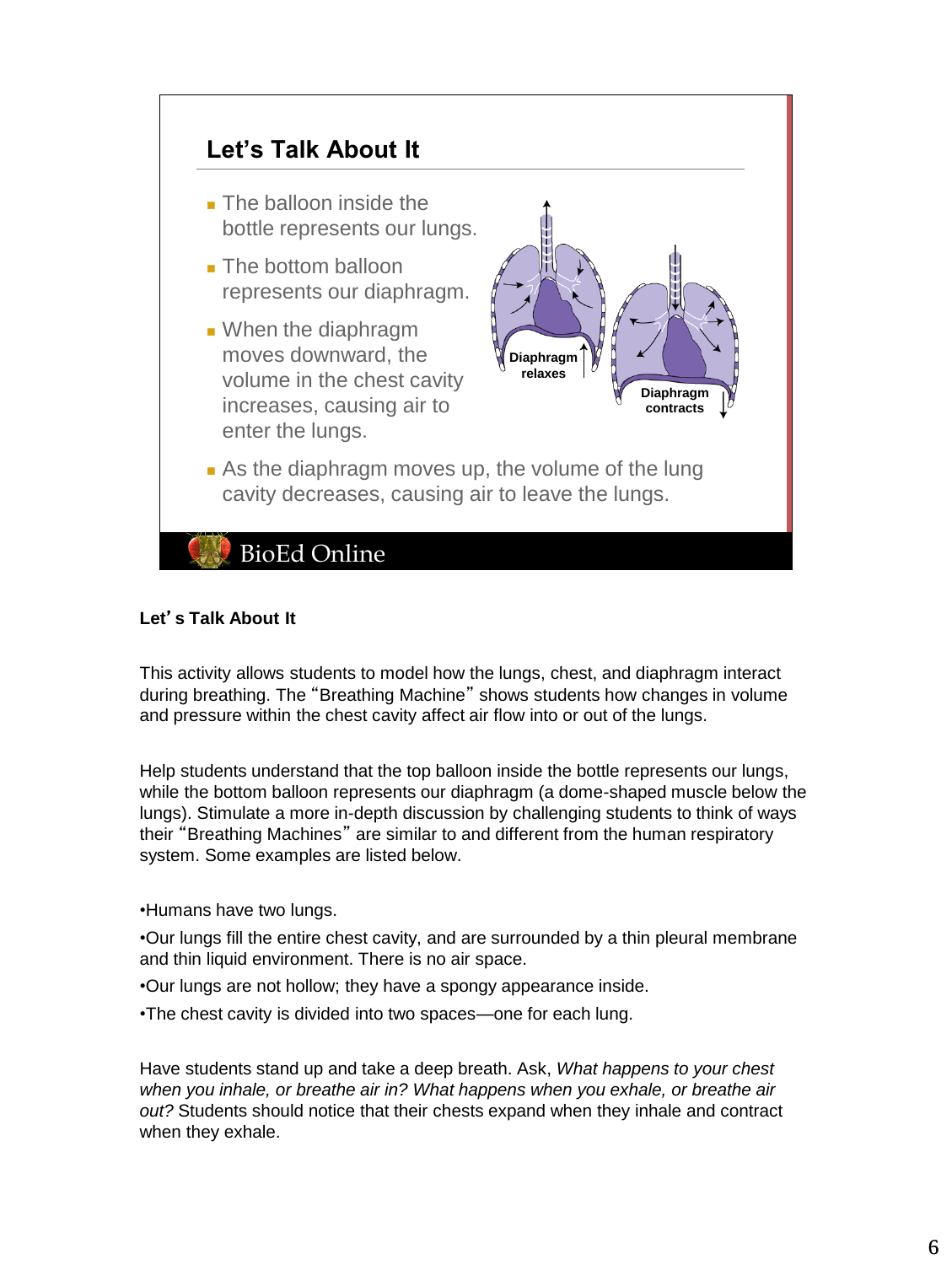Moreno N., B. Tharp, and J. Dresden. (2011). *The Science of Air Teacher*'*s Guide.* Third edition. Baylor College of Medicine. ISBN: 978-1-888997-74-3. Development of this student activity was supported, in part, by grant numbers R25 ES06932 and R2510698 from the National Institute of Environmental Health Sciences of the National Institutes of Health to Baylor College of Medicine.

#### **Image Reference**

Illustration © Williams & Wilkins. Licensed for use.

#### **Key Words**

lesson, teaching slides, lesson demonstration, physical science, air, breathing, breath, lung, lungs, diaphragm,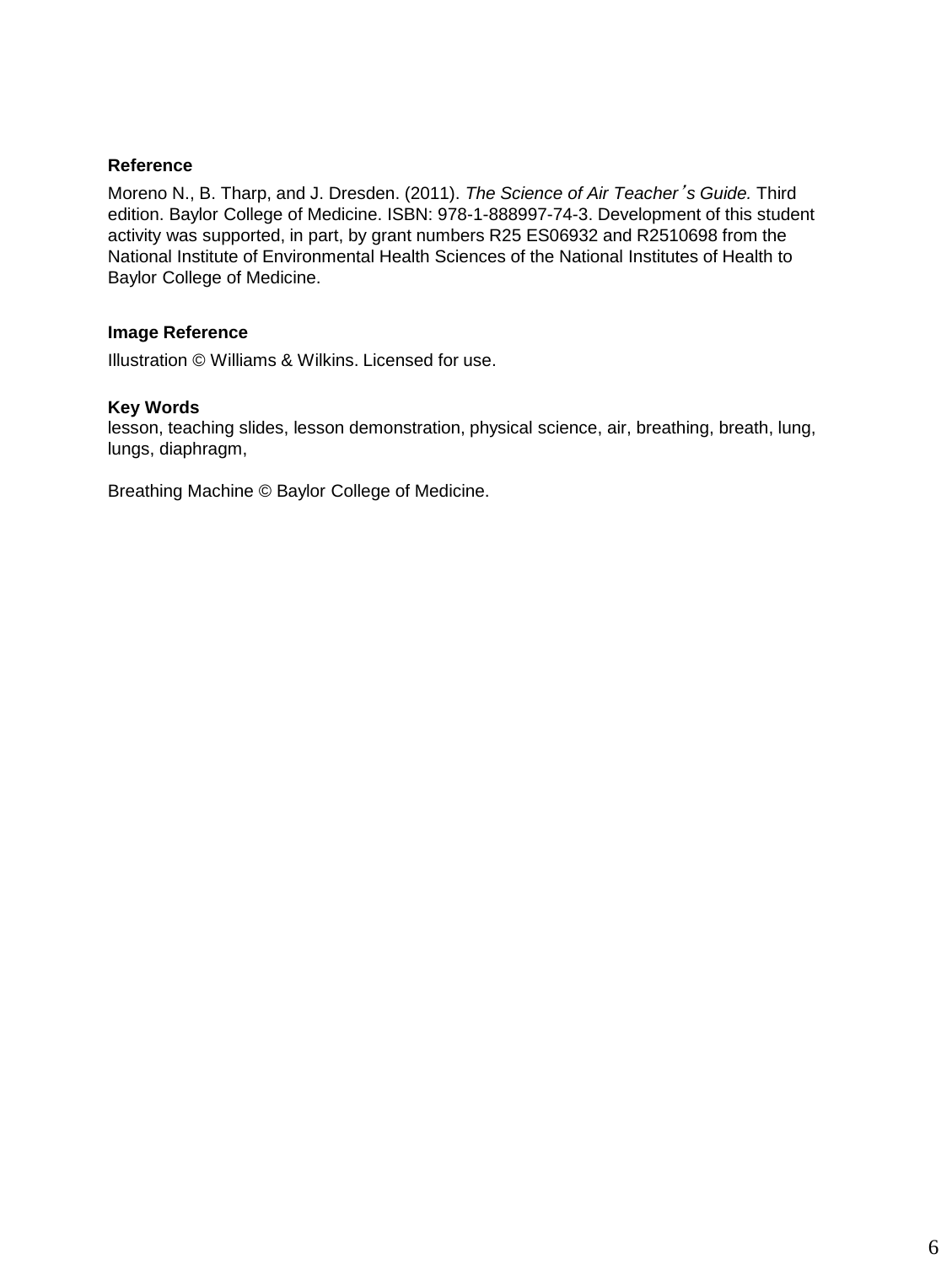

## **The Science of Breathing**

Breathing is the drawing in and expelling of air. Students observed the following properties of air during this activity.

- **Volume changes in the chest cavity cause air to move in and out of the lungs.** Breathing is partially a passive process controlled (by the brain) and involves changing the volume of the chest cavity. The work of breathing is accomplished by the diaphragm (a thin layer of muscle at the base of the chest cavity) and muscles in the walls of the chest. The diaphragm is responsible for about 75% of the air flow in breathing. At rest, it is relaxed and bulges upward. When we are about to take a breath, the diaphragm muscles tighten, move downward, and increase the space available (and decrease total pressure) within the chest. Outside air rushes in to fill this space. As we exhale, the muscles of the chest and diaphragm relax, the space in the chest cavity contracts, and air is forced out of the lungs.
- **When air enters the lungs, oxygen is exchanged between the atmosphere and blood.** The cells of our body require oxygen to complete the reactions that allow energy to be released from food. This process, known as aerobic respiration, produces carbon dioxide. Air enters the body through the nose, where it is warmed and filtered. It travels down the throat and trachea, and into the chest cavity, where the trachea branches into bronchi. Bronchi branch into many alveoli, which are surrounded by very small blood vessels. This allows oxygen to move into the bloodstream and carbon dioxide to move out of the bloodstream.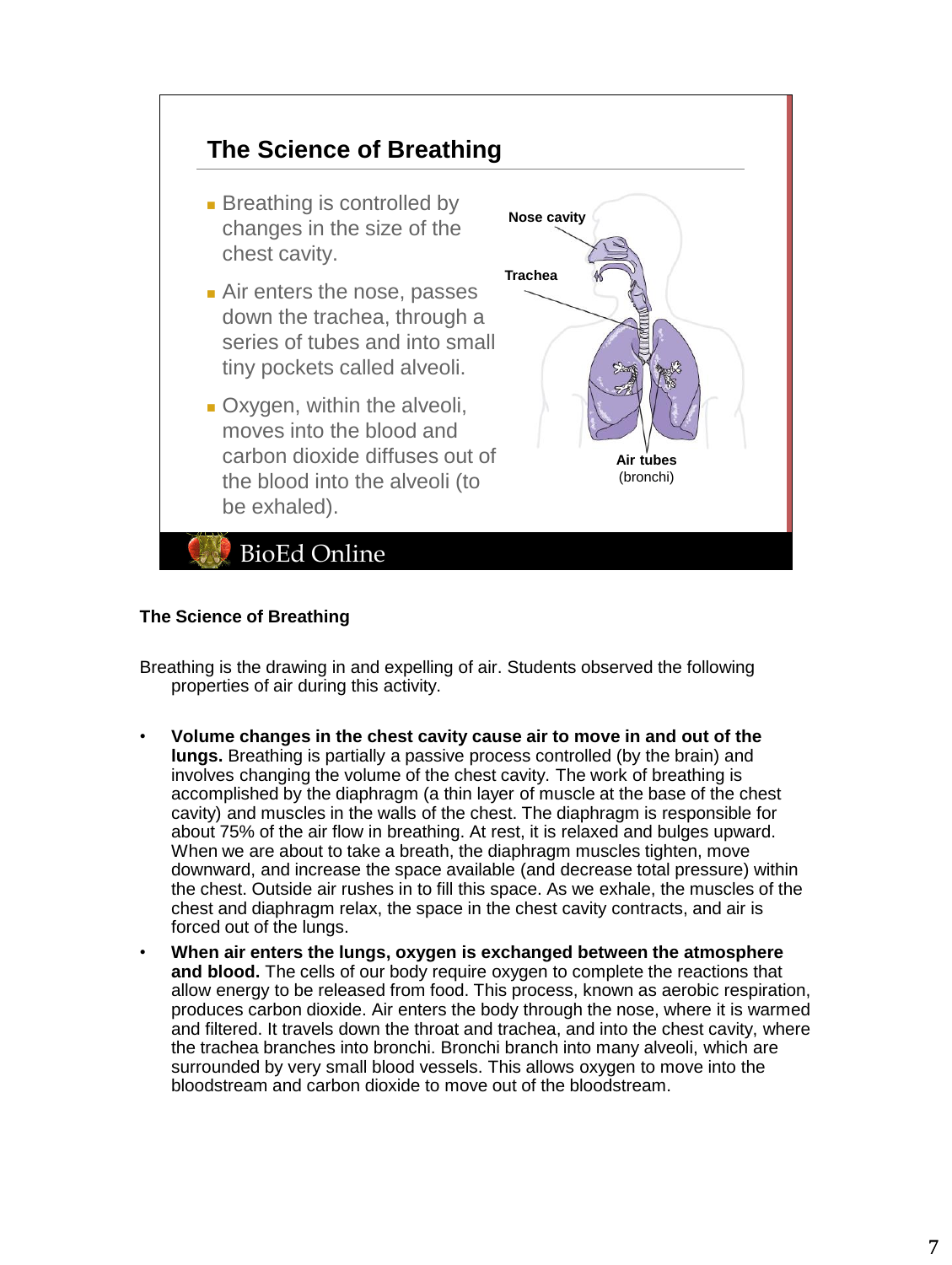Moreno N., B. Tharp, and J. Dresden. (2011). *The Science of Air Teacher*'*s Guide.* Third edition. Baylor College of Medicine. ISBN: 978-1-888997-74-3. Development of this student activity was supported, in part, by grant numbers R25 ES06932 and R2510698 from the National Institute of Environmental Health Sciences of the National Institutes of Health to Baylor College of Medicine.

## **Image Reference**

Illustrations © Williams & Wilkins. Licensed for use.

#### **Key Words**

lesson, teaching slides, lesson demonstration, physical science, air, breathing, breath, lung, lungs, diaphragm,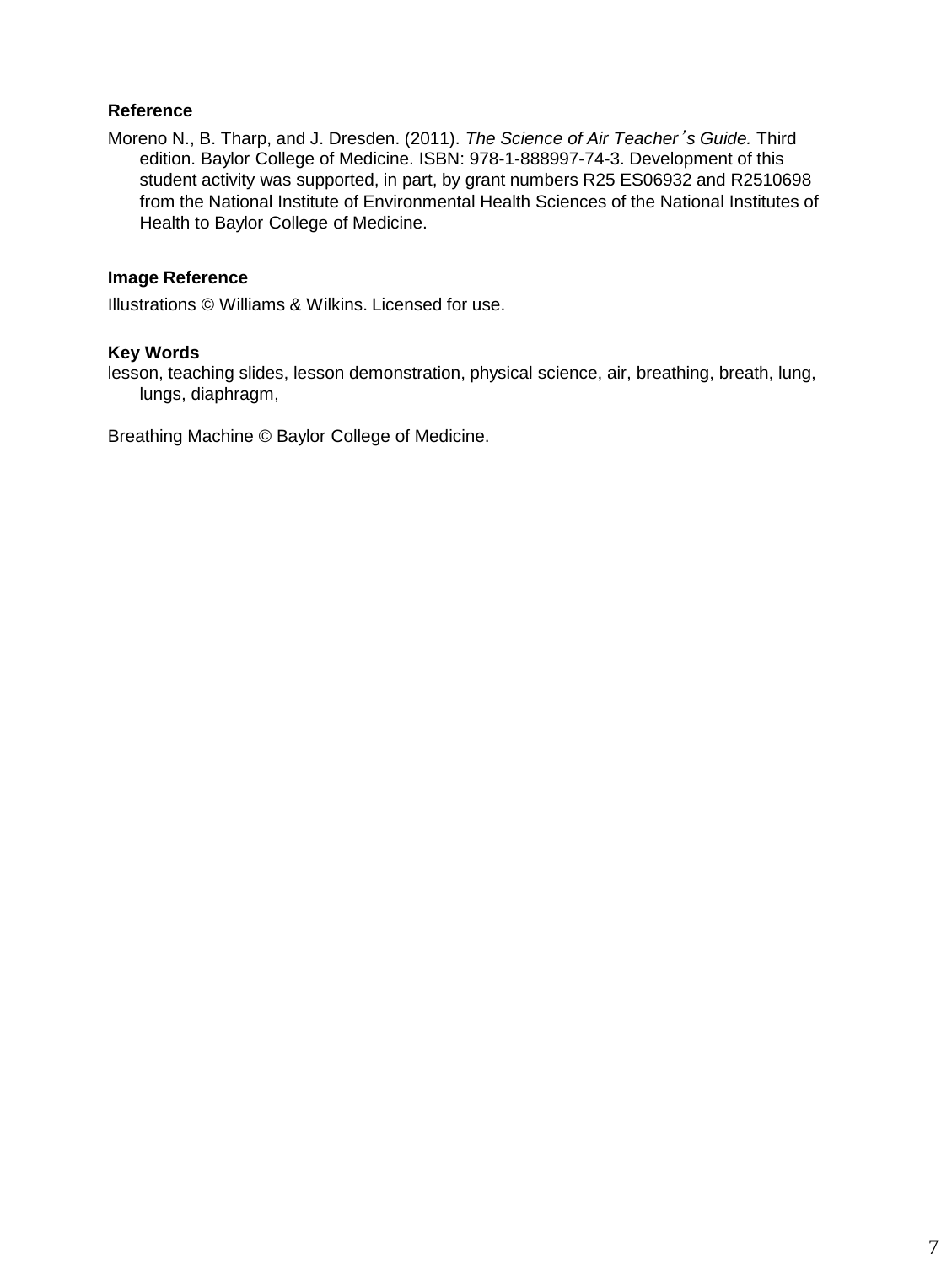

**The Science of Breathing** *(cont.)*

Breathing is the drawing in and expelling of air. Students observed the following properties of air during this activity.

- **Volume changes in the chest cavity cause air to move in and out of the lungs.** Breathing is partially a passive process controlled (by the brain) and involves changing the volume of the chest cavity. The work of breathing is accomplished by the diaphragm (a thin layer of muscle at the base of the chest cavity) and muscles in the walls of the chest. The diaphragm is responsible for about 75% of the air flow in breathing. At rest, it is relaxed and bulges upward. When we are about to take a breath, the diaphragm muscles tighten, move downward, and increase the space available (and decrease total pressure) within the chest. Outside air rushes in to fill this space. As we exhale, the muscles of the chest and diaphragm relax, the space in the chest cavity contracts, and air is forced out of the lungs.
- **When air enters the lungs, oxygen is exchanged between the atmosphere and blood.** The cells of our body require oxygen to complete the reactions that allow energy to be released from food. This process, known as aerobic respiration, produces carbon dioxide. Air enters the body through the nose, where it is warmed and filtered. It travels down the throat and trachea, and into the chest cavity, where the trachea branches into bronchi. Bronchi branch into many alveoli, which are surrounded by very small blood vessels. This allows oxygen to move into the bloodstream and carbon dioxide to move out of the bloodstream.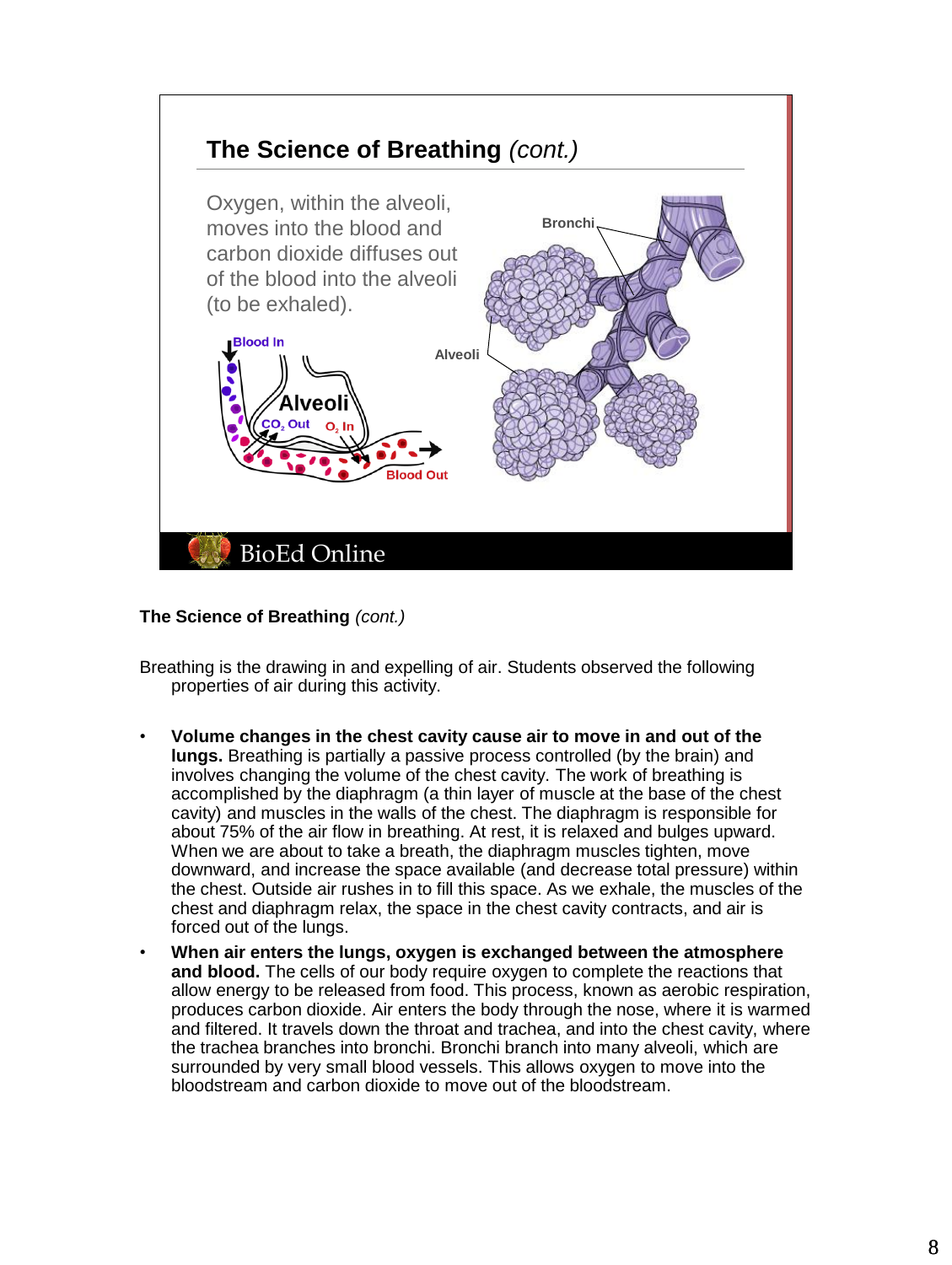Moreno N., B. Tharp, and J. Dresden. (2011). *The Science of Air Teacher*'*s Guide.* Third edition. Baylor College of Medicine. ISBN: 978-1-888997-74-3. Development of this student activity was supported, in part, by grant numbers R25 ES06932 and R2510698 from the National Institute of Environmental Health Sciences of the National Institutes of Health to Baylor College of Medicine.

## **Image Reference**

- 1. Illustration of blood flow in alveoli © User:helix84, CC-BY-NC 3.0. http://en.wikipedia.org/wiki/File:Alveoli.svg
- 2. Illustration of bronchi and alveoli © Williams and Wilkins. Licensed for use.

# **Key Words**

lesson, teaching slides, lesson demonstration, physical science, air, breathing, breath, lung, lungs, diaphragm, respiration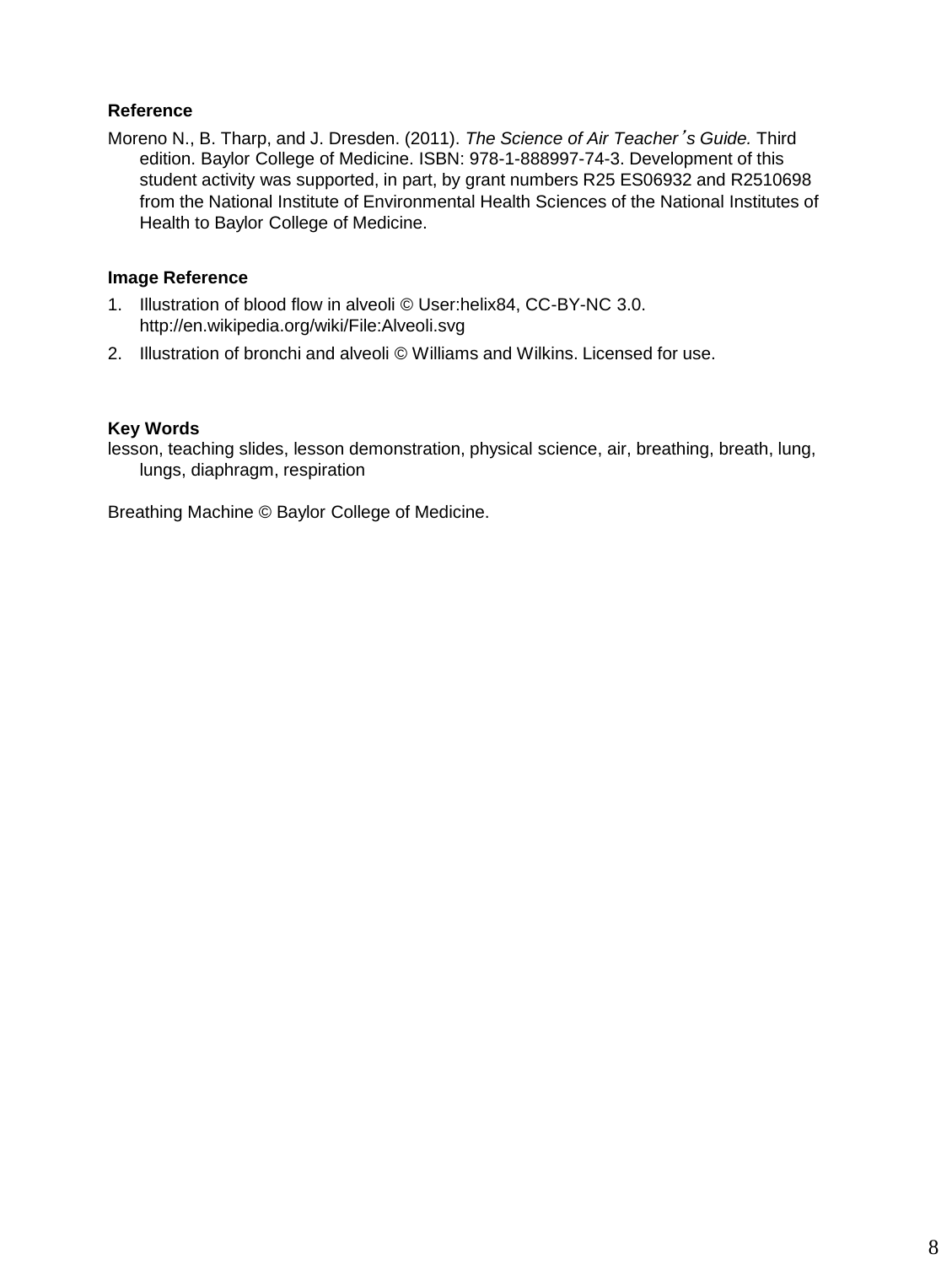

#### **Extensions**

Encourage students to suggest variations of the investigation they conducted with their "Breathing Machines." For example, students might want make their lung models "cough" or "sneeze." For a more dramatic effect, place ½ teaspoon of baking soda or baby powder inside the balloon "lung" before making the lung model cough or sneeze. Mention to students that a cough can reach speeds of 340 miles per hour. That's faster than a propeller air plane (which moves at about 135 miles per hour)!

Remind students that when we breathe in, oxygen is removed from the air in our lungs and carbon dioxide is released. Ask, *What happens to the other molecules and particles in air when we breathe in? Do we breathe nitrogen and other gases in and out? Do we also breath in harmful things in air?* 

Try making a more accurate model by filling the inside of the "Breathing Machine" with water.

#### **Reference**

Moreno N., B. Tharp, and J. Dresden. (2011). *The Science of Air Teacher*'*s Guide.* Third edition. Baylor College of Medicine. ISBN: 978-1-888997-74-3. Development of this student activity was supported, in part, by grant numbers R25 ES06932 and R2510698 from the National Institute of Environmental Health Sciences of the National Institutes of Health to Baylor College of Medicine.

## **Key Words**